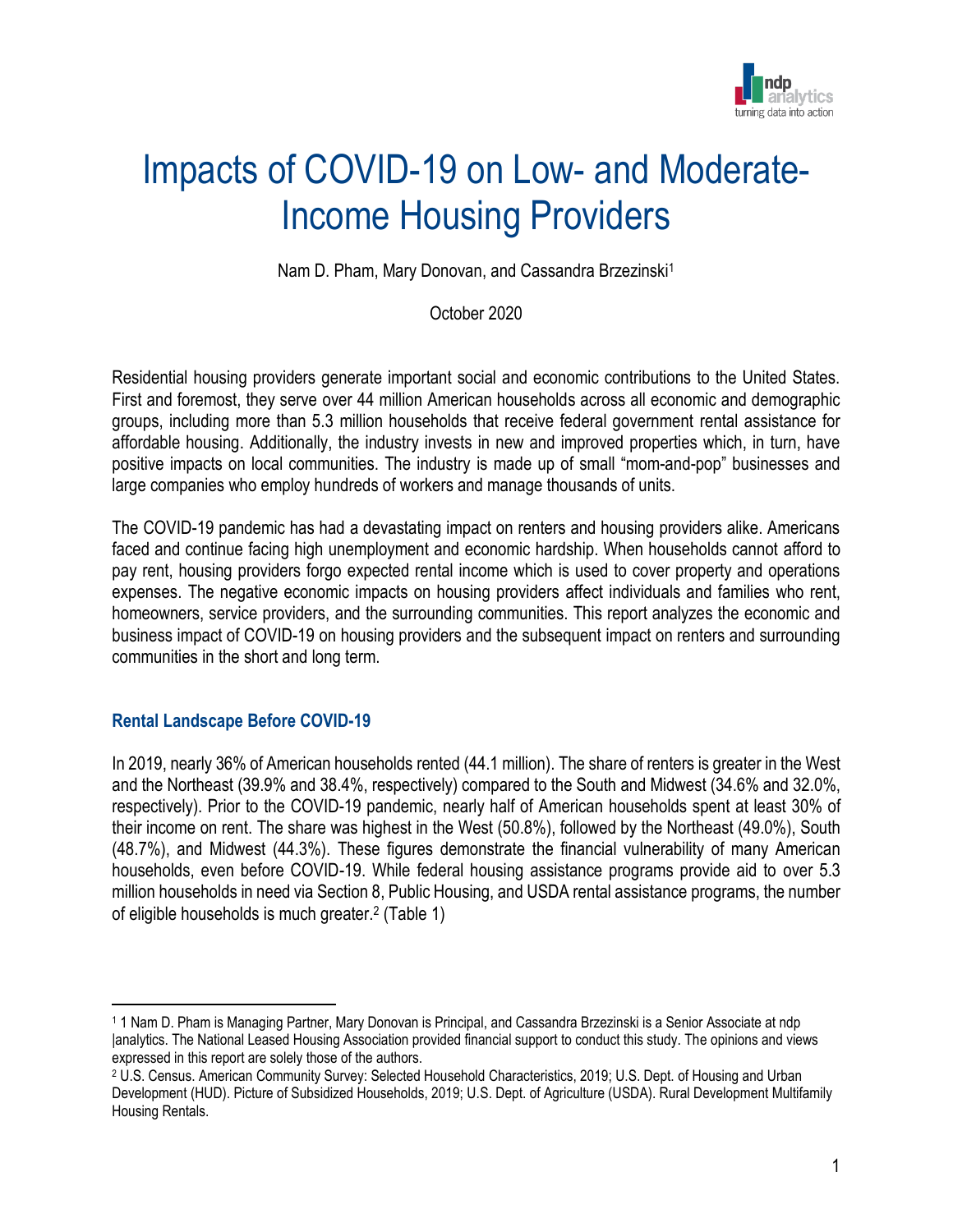

## Table 1.

**44.1 million American households rent and nearly half spend at least 30% of income on housing<sup>3</sup>**

|                | Renter-Occupied<br><b>Housing Units</b> | As % Total Occupied<br><b>Housing Units</b> | % Spending At Least<br>30% of Income on Rent |
|----------------|-----------------------------------------|---------------------------------------------|----------------------------------------------|
| United States  | 44,077,990                              | 35.9%                                       | 48.4%                                        |
| West           | 11,037,558                              | 39.9%                                       | 50.8%                                        |
| South          | 16,061,394                              | 34.6%                                       | 48.7%                                        |
| <b>Midwest</b> | 8,662,074                               | 32.0%                                       | 44.3%                                        |
| Northeast      | 8,316,964                               | 38.4%                                       | 49.0%                                        |

Housing providers typically operate on small margins and rely on monthly rental payments to cover expenses to maintain rental properties. The average breakdown of rental income is: 39% for the property's mortgage payment, 27% for personnel wages and salaries, maintenance, and other operational expenses, 14% for property taxes, 10% for capital expenditures, and 9% in income for property owners. Many property owners are small businesses and individuals who are using their retirement funds for rental properties. (Figure 1)





As a result of the COVID-19 economic and health crisis, many households lost the income needed to pay rent. At the same time, housing providers had to increase operating expenses to address health and safety issues related to the pandemic. The combination of lower rental income and higher expenditures put significant financial strain on housing providers which, in turn, negatively impacts renters, service providers, and communities.

<sup>3</sup> U.S. Census. American Community Survey: Selected Household Characteristics, 2019. Regions defined by Census: Northeast (CT, MA, ME, NH, NJ, NY, PA, RI, VT); Midwest (IN, IL, IA, KS, MI, MN, MO, NE, ND, OH, SD, WI); South (AL, AR, DE, DC, FL, GA, MD, KY, LA, MS, NC, OK, TN, TX, SC, VA, WV); and West (AK, AZ, CA, CO, HI, ID, NM, MT, OR, UT, NV, WA, WY). <sup>4</sup> National Apartment Association. 2020. "Breaking Down \$1 of Rent."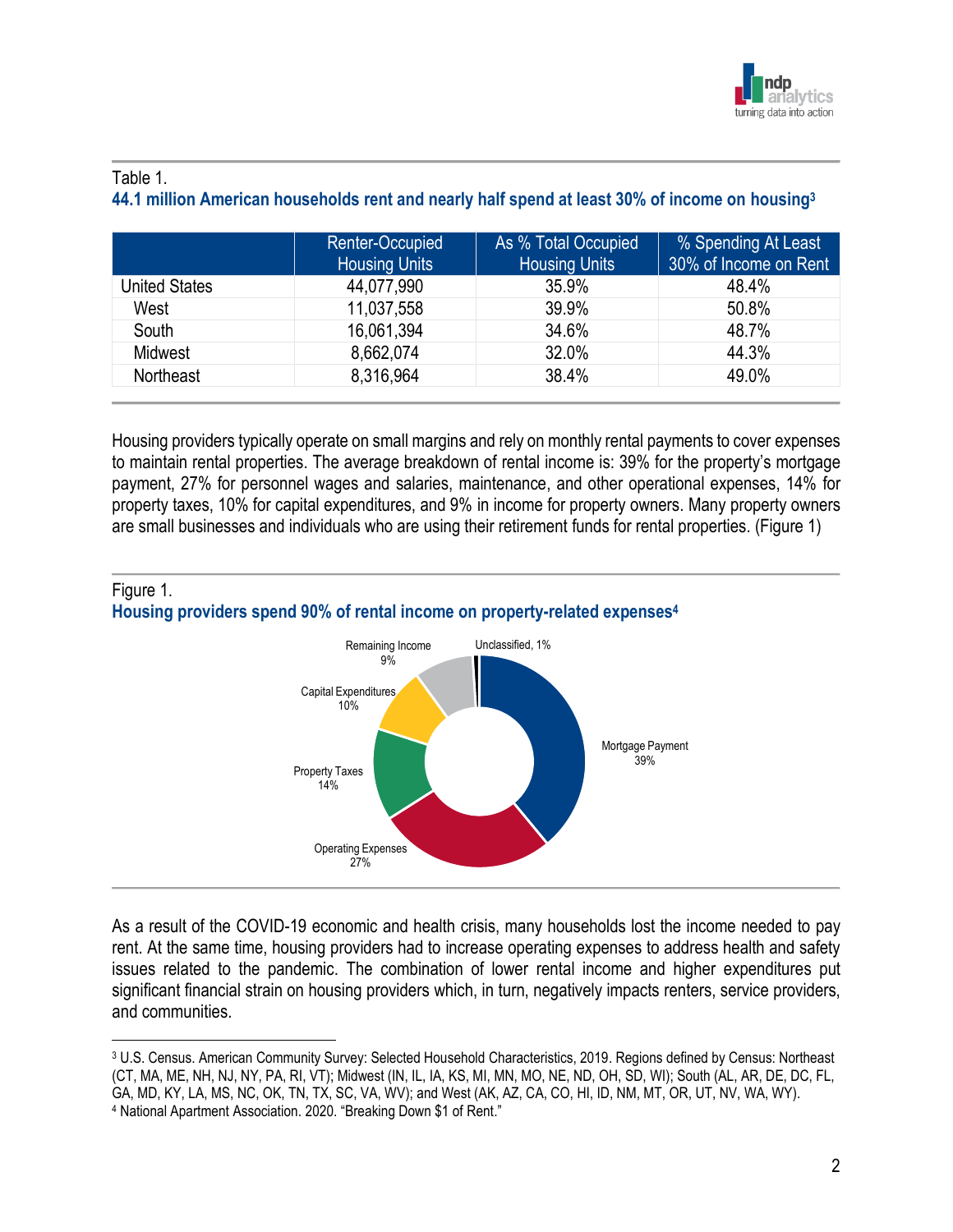

## **COVID-19 Impact on Housing Providers**

COVID-19 has increased costs and reduced revenue for housing providers, making it harder for them to operate and invest in future housing projects. In August 2020, ndp | analytics and the National Leased Housing Association conducted an online survey of low- and moderate-income housing providers to assess the impact of COVID-19 on operations, revenue, and future investments. 88.0% of respondents had at least some subsidized housing units as part of their portfolio, of which 69.8% had portfolios where most units were subsidized. This section describes the outcomes of this survey. Detailed methodology and survey data description are included in the appendix.

#### *Operating Expenses*

Since the COVID-19 outbreak, housing providers have had to adapt to protect the health and safety of workers and residents. In addition to normal operating expenses (payroll, maintenance, utilities), housing providers are spending money on air filtration, extra cleaning costs, personal protective equipment (PPE), and other health-related expenses to keep properties and personnel safe. Like all other housing providers, these additional activities have increased costs for low- and moderate-income housing providers.

Nearly three-quarters of housing providers have increased their operating expenses due to COVID-19. For these housing providers, operating expenses have increased by an average of 14.8%. The increase was greatest for housing providers with 1,000 units or less, whose operating expenses increased nearly 16.7% compared to 14.3% for those with 1,000 to 5,000 units and 11.7% for housing providers with 5,000 units or more. Additionally, housing providers in the Northeast reported the highest increase in expenses (18.9%) followed by the West (15.8%), South (15.1%), and Midwest (10.3%). Housing providers with units in more than one region ("cross-region") reported an average increase in operating expenses of 13.9%. (Figure 2)



3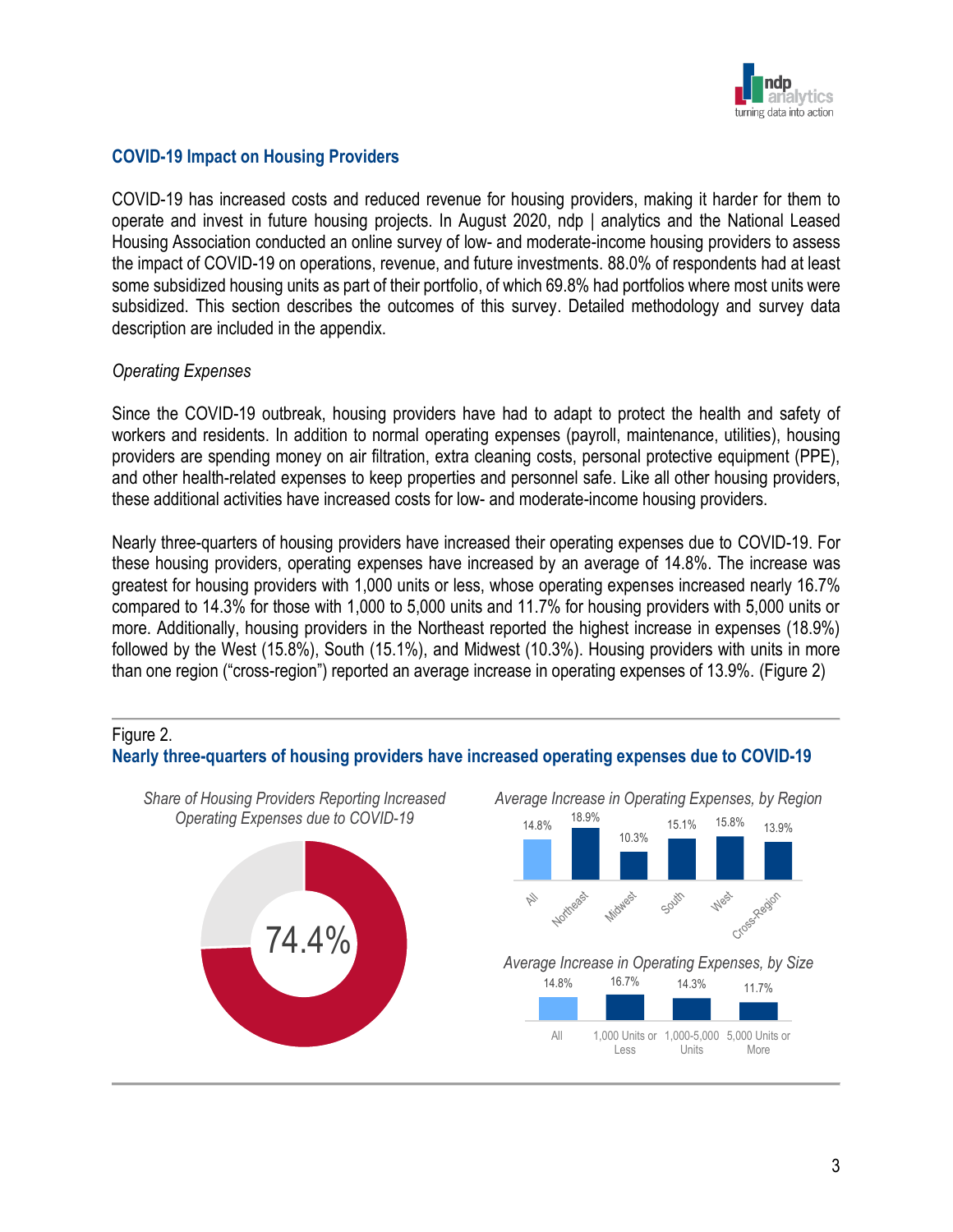

The additional operating costs were largely attributed to extra cleaning and personal protective equipment (PPE). 86.1% of low- and moderate-income housing providers identified extra cleaning as a primary driver of increased expenses and 79.6% identified PPE as such. Significantly fewer housing providers identified costs related to telework, payroll, utilities, and air filtration as primary drivers of increased operating expenses. (Figure 3)

## Figure 3. **Extra cleaning and PPE costs were primary drivers of increased operating expenses**



## *Rental Income*

Due to the nature of the COVID-19 economic crisis, many Americans who routinely paid rent on time were unable to make monthly payments because of furloughs, jobs loss, and other economic hardships. Overall, renters have been disproportionately affected by the pandemic; workers in the primary industries impacted by COVID-19 (food and accommodation, entertainment, retail, and transportation) are more likely to rent than own. <sup>5</sup> Additionally, about 43% of households likely impacted by COVID-19 were already struggling with rent cost burdens before the crisis.<sup>6</sup> In an effort to accommodate these households, 77.2% of housing providers implemented flexible payment policies for renters negatively impacted by the pandemic.

*77.2% of housing providers implemented flexible payment plans for renters negatively impacted by COVID-19*

Still, housing providers rely on rental income as a primary source revenue. The vast majority (88.9%) of lowand moderate-income housing providers saw declines in revenue because of the pandemic. On average, revenue for these housing providers declined by 11.8%. Average declines in revenue were greatest for smaller housing providers with fewer than 1,000 units and 1,000 to 5,000 units (12.8% and 12.2%, respectively). Comparing across regions, housing providers in the Midwest reported the most significant revenue losses (15.9%), followed by the Northeast (12.1%), South and Cross-Region (11.1%), and the West (10.3%). (Figure 4)

<sup>5</sup> Goodwin, Laura and Dan Magder. 2020. "Avoiding a COVID-19 Disaster for Renters and the Housing Market." Urban Institute. April.

<sup>6</sup> Kneebone, Elizabeth and Cecile Murray. 2020. "Estimating COVID-19's Near Team Impact on Renters." UC Berkley Terner Center for Housing innovation. April 24.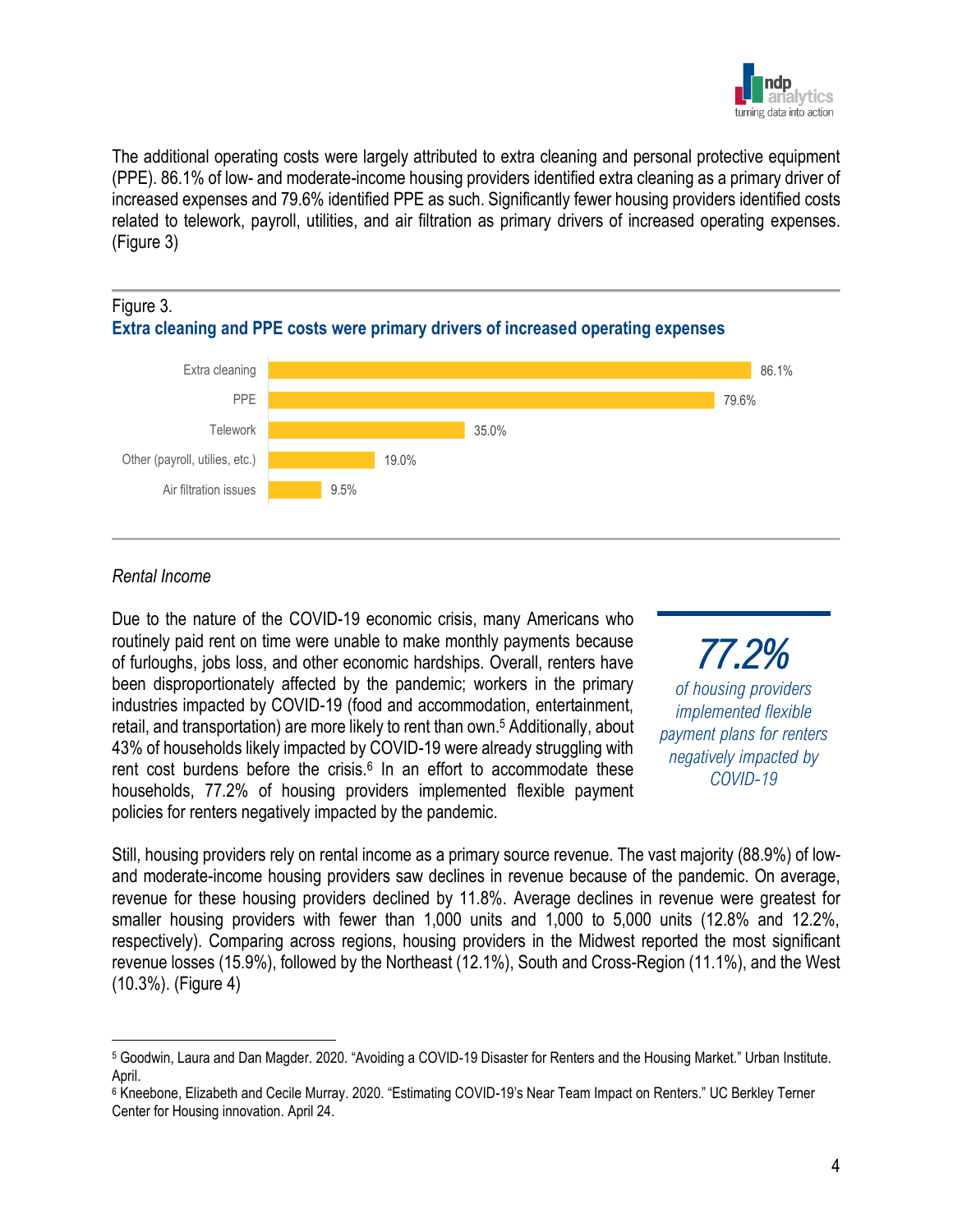

#### Figure 4.



**Rental income has declined for nearly nine in every ten housing providers due to COVID-19**

Nearly 73% of low- and moderate-income housing providers reported that non-payment is the main cause of the decline in revenue. Indeed, ongoing research by the Urban Institute found the share of households with non-payment has been rising over the last few months; over 20% of households did not pay their rent or deferred payment in July 2020.<sup>7</sup> In addition to non-payment, nearly 49% of housing providers identified incomplete payments as a significant factor in revenue decline. Reduced occupancy, waived late fees, and reduced market rates are other contributing factors to revenue declines. (Figure 5)



<sup>7</sup> Urban Institute. 2020. Tracking COVID-19's Effects by Race and Ethnicity: Share of adults in households that did not pay their rent last month or deferred payment and the Share of adults in households that have no or slight confidence they can pay their rent next month or have deferred payment. Accessed September 20, 2020.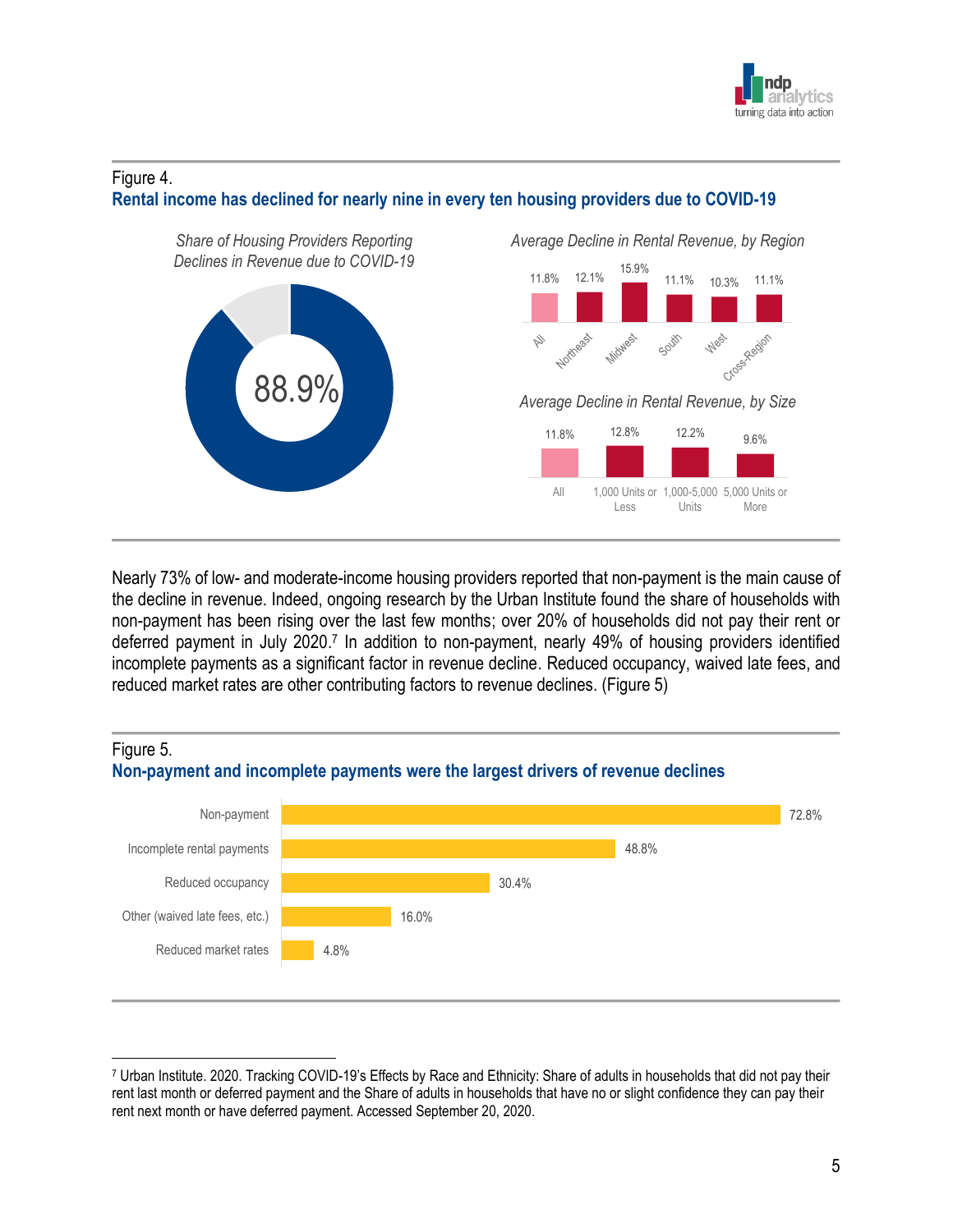

Despite non-payment driving revenue declines, few renters have been evicted for missing payments. From March to July 2020 (and reinstated in September) a moratorium prohibited many housing providers from evicting residents due rent non-payment and some states and municipalities have created similar rules. In August 2020, less than 18% of housing providers reported evictions for renters with missed payments. Among those housing providers that reported evictions, about 13% of renters with missed payments had been evicted.

*Less than 18% of housing providers have evicted any residents for non-payment during the pandemic*

## *Financial Losses & Future Investment*

Due to the pandemic, low- and moderate-income housing providers experienced, on average, an 11.8% decline in revenue and a 14.8% increase in operating expenses, resulting in significant financial strain. Before the pandemic, for every dollar of rent received, 39 cents went towards the property mortgage, 27 cents went towards operating expenses, 14 cents covered property taxes, and 10 cents went towards capital expenditures, leaving 9 cents in income. With an 11.8% decline in rental income, housing providers now receive 88 cents in rent instead of \$1. Additionally, a 14.8% increase in operational costs raises those expenses from 27 to 31 cents, while the mortgage and property tax contributions remain the same. With the reduced income and increased costs, housing providers are left with only 4 cents for capital expenditures and income combined. (Figure 6)



#### Figure 6. **Impact of COVID-19 on \$1 of rent received before the pandemic<sup>8</sup>**

To offset financial losses, 56.4% of housing providers applied for and received aid from government relief programs. On average, housing providers received about \$282,841 in COVID-19 related assistance. However, the share of housing providers that received assistance and the amount received varied by size. Only 41.5% of housing providers with under 1,000 units received assistance (\$44,288 on average), compared to 76.2% of housing providers with 1,000 to 5,000 units (\$310,017 on average) and 60.6% for larger housing providers with over 5,000 units (\$730,679 on average).

<sup>8</sup> Author's estimates; National Apartment Association. 2020. "Breaking Down \$1 of Rent."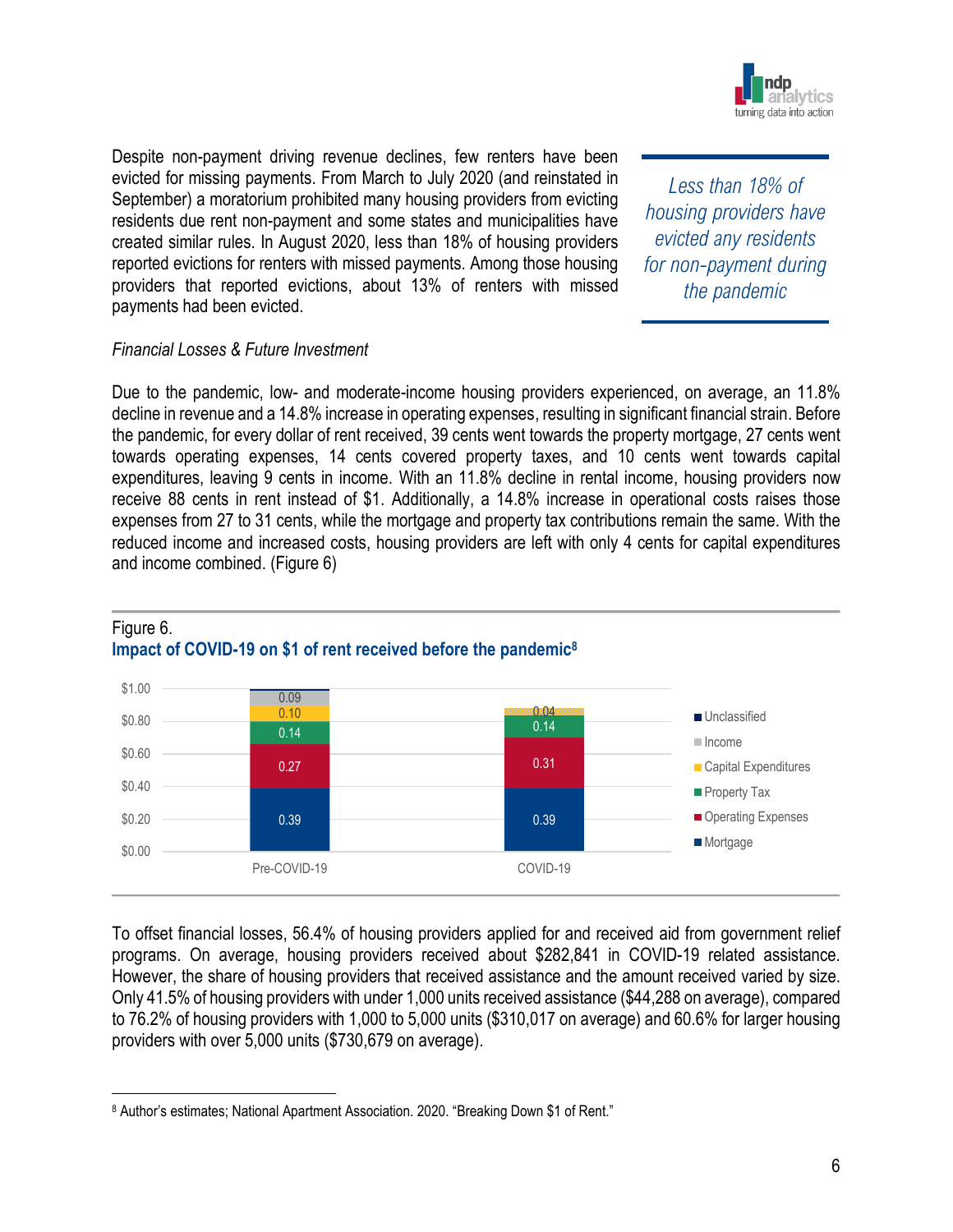

The financial strain resulting from COVID-19 impacts investments in future housing projects. About 36% of housing providers had planned to invest in housing projects before the onset of the pandemic. However, 44.4% of housing providers had to postpone or even cancel plans to invest because of COVID-19. The impact was greatest for housing providers who did not receive any government assistance to offset financial losses: 50.0% have cancelled or postponed plans compared to 40.6% of those who received assistance. (Figure 7)





## **Effect of COVID-19 Housing Provider Impact on Renters and their Communities**

The negative impact of COVID-19 on housing providers subsequently affects renters and their communities. In the short-term, renters who rely on temporary government aid face ongoing uncertainty of the duration of these programs and communities suffer from financial hardship and reduced investment in planned housing projects. The long-term impacts are more severe and include reduced housing supply, lower renter mobility, and forgone benefits of new residential construction, especially for affordable housing. (Table 2)

#### Table 2.

#### **Short- and long-term impacts of financially strained housing providers on renters and their communities**

|                                                | Short-Term                                                                                                                                                                   | Long-Term                                                                                                                                                   |
|------------------------------------------------|------------------------------------------------------------------------------------------------------------------------------------------------------------------------------|-------------------------------------------------------------------------------------------------------------------------------------------------------------|
| Renters:<br>Individuals and<br><b>Families</b> | Uncertainty of government<br>$\bullet$<br>protections (reduced<br>economic/financial resilience)                                                                             | Declined in housing supply (increased<br>housing insecurity)<br>Lower renter mobility and,<br>$\bullet$<br>subsequently, labor mobility                     |
| Communities                                    | Financial hardship and reduced<br>$\bullet$<br>spending by housing provider<br>households<br>Reduced investment in planned<br>$\bullet$<br>residential construction projects | Forgone benefits of planned residential<br>$\bullet$<br>construction<br>Lower profitability of housing/Reduced<br>$\bullet$<br>investment in future housing |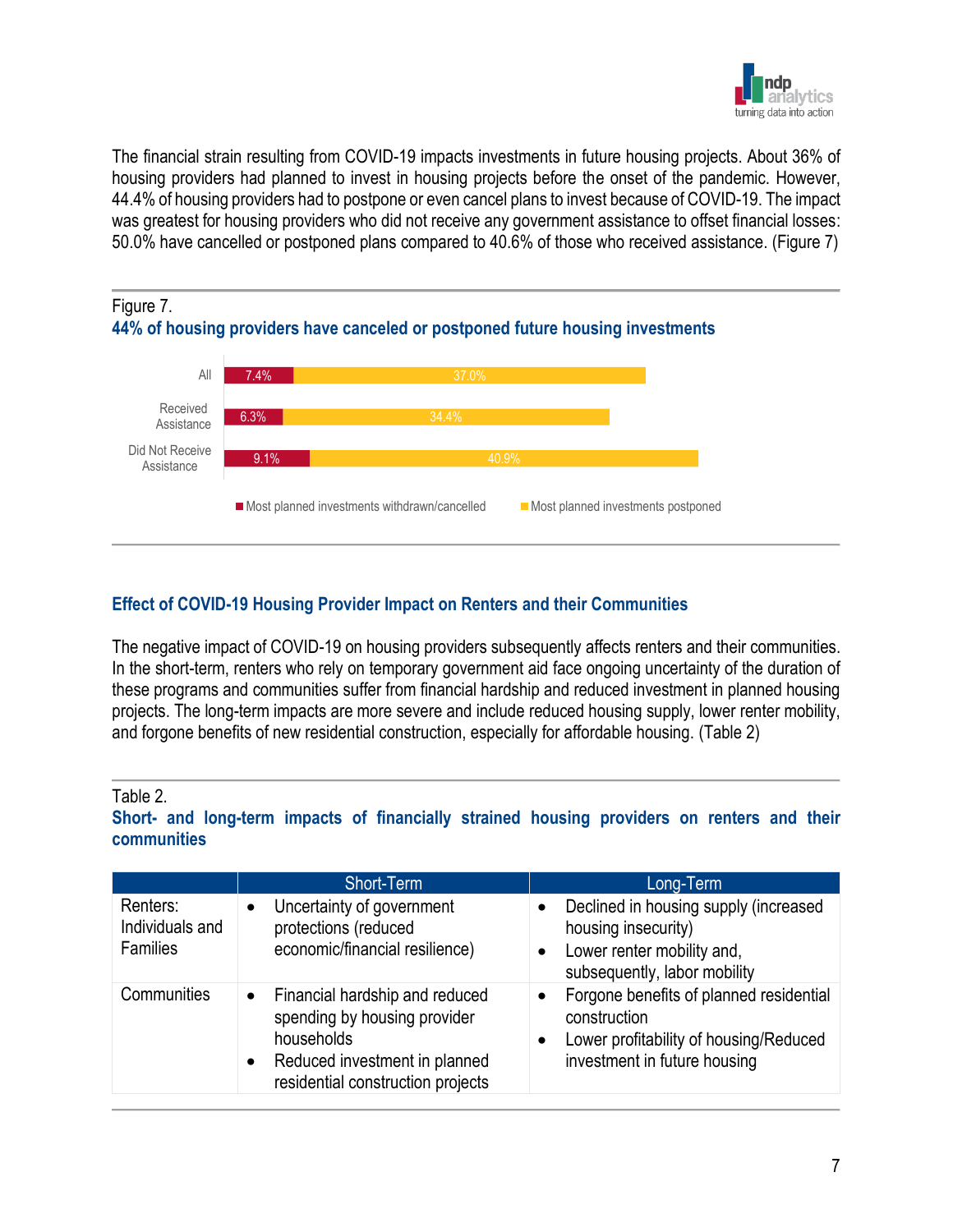

## *Impact on Renters*

In the short run, renters have largely been removed from the impact of the financial hardships faced by housing providers. Government aid and protections implemented in response to the COVID-19 crisis, such as expanded unemployment benefits and eviction moratoria, have provided important assistance to renters. However, these government policies are in constant expire-extend cycles, leaving renters uncertain of the future. Moreover, these policies have negative impacts on financial and economic resilience of renters, as rent payments accrue even though evictions are restricted.<sup>9</sup>

In the long run, eviction moratoria and increased regulation on housing provider-renter relationships negatively impact housing supply and renter mobility. <sup>10</sup> If housing providers are unable to cover the costs of property expenses and operations due to the lack of rental income, they may not be able to maintain their supply of rental housing. This is especially true for smaller low- and moderate-income housing providers.<sup>11</sup> Restrictive policies, such as eviction moratoria, negatively impact renter mobility and, subsequently labor mobility. According to OECD: "Overly restrictive regulation of landlord-tenant contractual relationships is linked with lower residential mobility. To the extent that residential mobility is linked with labor mobility, this can be particularly undesirable during the post-COVID-19 recovery, which will require reallocation of labor and capital towards activities with more promising economic prospects."<sup>12</sup>

*Eviction moratoria and increased regulation related to housing provider-renter relationships creates negative long-term impacts on renter mobility and housing supply*

Importantly, job and income losses caused by the pandemic put many people, particularly Black and Latino adults, at increased risk of housing instability.<sup>13</sup> As a result, the long run impact on renter mobility and housing supply is likely to have a disproportionate impact on these communities and exacerbate existing racial and economic disparities accessing safe and affordable housing.<sup>14</sup>

#### *Impact on Communities*

Housing providers are part of the community. In fact, many are small mom-and-pop businesses. These housing provider households rely on rental income not only to cover property expenses but also to supplement their ordinary income. Small housing providers were expected to experience a significant income shock due to the loss of rental payments under the eviction moratorium. <sup>15</sup> Importantly, household income has an economic multiplying effect. The rental income received by housing provider households is used for goods

<sup>9</sup> OECD. 2020. "Housing Amid Covid-19: Policy Responses and Challenges." July 22.

<sup>10</sup> OECD. 2020. "Housing Amid Covid-19: Policy Responses and Challenges." July 22.

<sup>11</sup> Broady, Kristen E., Wendy Edelberg, and Emily Moss. 2020. "An eviction moratorium without rental assistance hurts smaller landlords, too." Brookings Institute. September 21.

<sup>12</sup> OECD. 2020. "Housing Amid Covid-19: Policy Responses and Challenges." July 22., pg. 3.

<sup>13</sup> Urban Institute. 2020. Tracking COVID-19's Effects by Race and Ethnicity.

<sup>14</sup> Solomon Greene. 2020. "New Data Suggest COVID-19 is Widening Housing Disparities by Race and Income." Urban Institute. June 2.

<sup>15</sup> Broady, Kristen E., Wendy Edelberg, and Emily Moss. 2020. "An eviction moratorium without rental assistance hurts smaller landlords, too." Brookings Institute. September 21.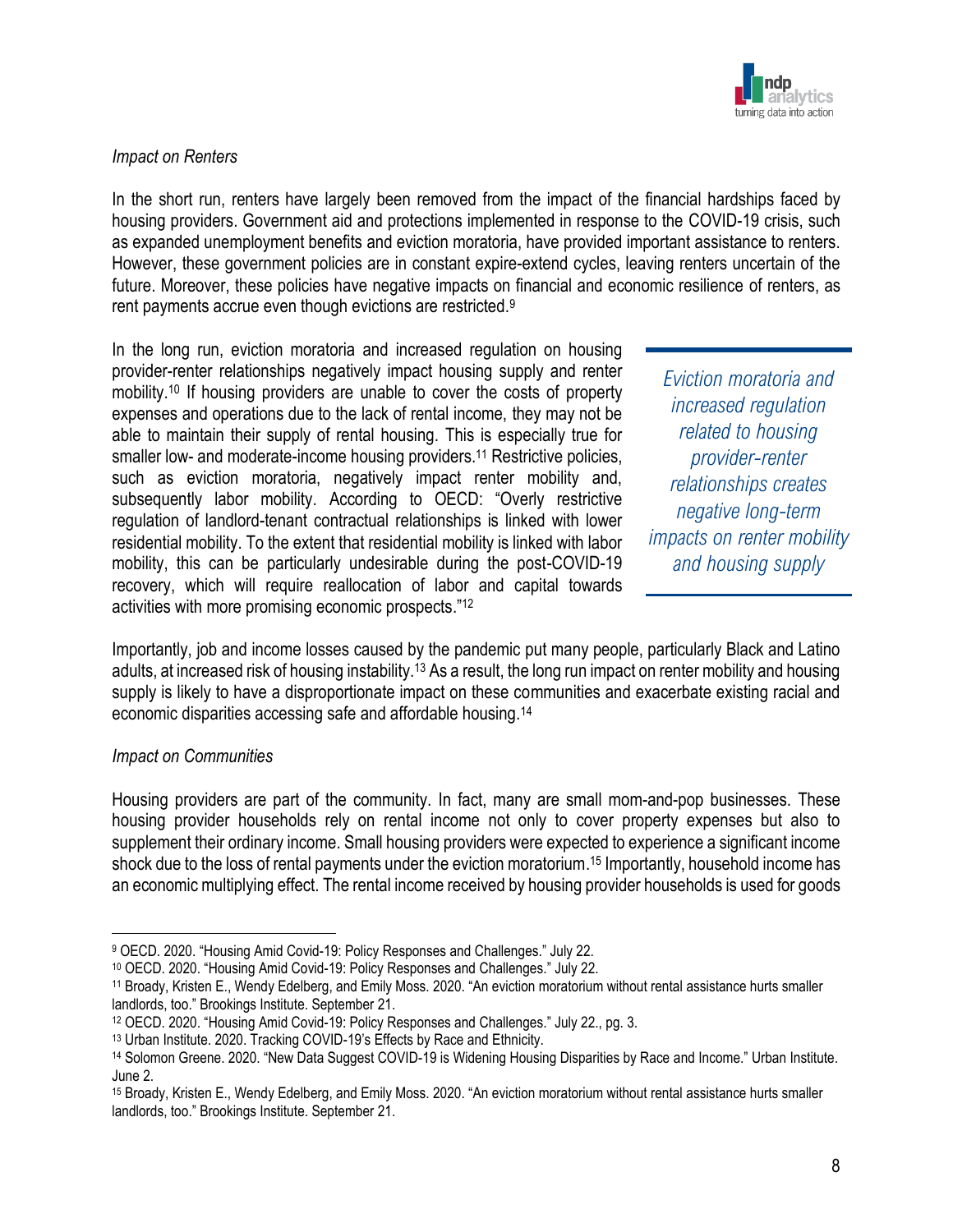

and services, a portion of which is spent at locally operated businesses such as gas stations and grocery stores. <sup>16</sup> This spending generates additional economic activities which helps communities grow.

Due to the pandemic, over 44% of housing providers canceled or postponed investments in future housing projects. The reduced investment results in forgone economic benefits in communities. New housing projects create jobs, generate sales, and increase home values and property tax revenues. <sup>17</sup> In the short term, the investment creates jobs in construction and supporting industries. Once the development is finished; jobs are created to operate and maintain the property. Since housing providers and investors have had to cancel or put off these projects, communities miss out on the immediate economic benefits of these investments.

*Canceled and postponed housing investments negatively impact economic development*

Cancelled investments also have potential long run impacts. New housing developments, including affordable housing, benefit the communities where they are located. For example, large affordable housing developments have resulted in positive price impact for nearby homes. <sup>18</sup> Additionally, investments in affordable housing boost purchasing power by one-third, contributing to the retail vitality of neighborhoods.<sup>19</sup> If the planned housing projects are never built or moved elsewhere, communities forgo these benefits.

Finally, housing providers and investors may become weary of investing in future housing projects due to the reduced rental income and predictions of a slow economic recovery. Without an adequate return on investment, housing providers will not spend on new properties or will opt to invest elsewhere. Low- and moderate-income communities that are positioned to benefit most from this type of investment are also most at-risk of economic hardship due to COVID-19. Without new investments, there will be reduced supply of affordable housing which, in turn, undermines a swift economic recovery, economic competitiveness, and productivity especially in metropolitan areas. 20

## **Final Remarks**

The impact on low-and moderate-income housing providers, renters, service providers, and communities, is inevitability linked. The severe financial strain caused by the inability of individuals and families to pay rent directly impacts housing providers ability to cover property expenses, invest in new housing projects, and generate income. In the long run, the negative impacts on housing providers, if not addressed, will result in lower housing supply, reduced renter mobility, and foregone benefits to low- and moderate-income communities. However, if housing providers can recover financially and restore investments in new housing developments, including affordable housing, the industry can play an important role in the economic recovery from COVID-19.

<sup>16</sup> Broady, Kristen E., Wendy Edelberg, and Emily Moss. 2020. "An eviction moratorium without rental assistance hurts smaller landlords, too." Brookings Institute. September 21.

<sup>17</sup> Enterprise Community Partners. 2014. Impact of Affordable Housing on Families and Communities."

<sup>18</sup> Housing Research Synthesis Project. 2008. "How does affordable housing affect surrounding property values?" August.

<sup>19</sup> Enterprise Community Partners. 2014. Impact of Affordable Housing on Families and Communities."

<sup>&</sup>lt;sup>20</sup> Zonta, Michela. 2020. "Expanding the Supply of Affordable Housing for Low-Wage Workers." Center for American Progress. August 10.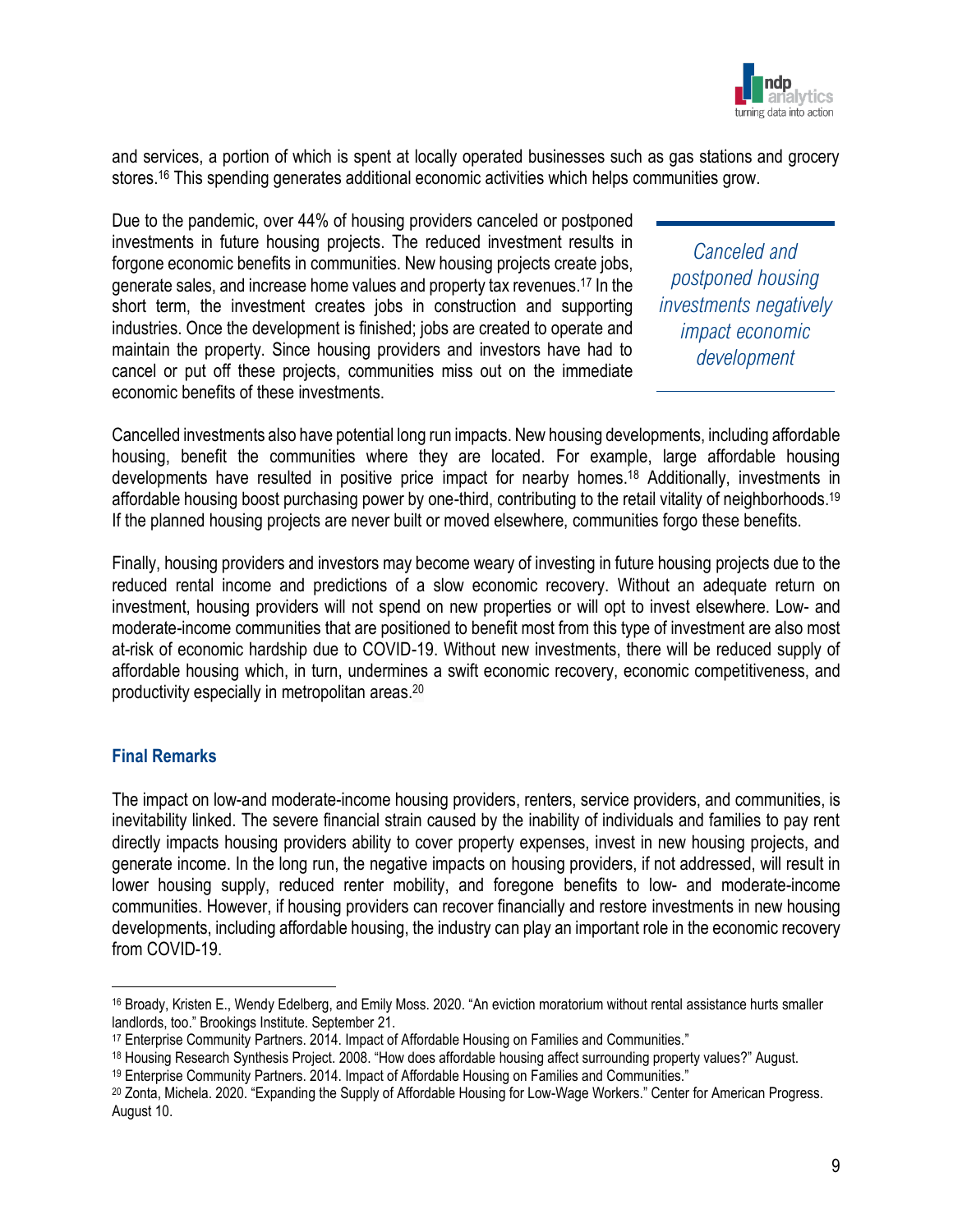

## **References**

- Airgood-Obrycki, Whitney. 2020. "COVID-19 Will Delay Housing Construction, But for How Long?" Harvard Joint Center for Housing Studies. May 7.
- Airgood-Obrycki, Whitney. 2020. "Pandemic Will Worsen Housing Affordability for Service, Retail, and Transportation Workers." Harvard Joint Center for Housing Studies. March 30.
- Amherst Capital. 2020. "COVID-19 Relief Helps Some, Leaves Over Half of Households Vulnerable."
- Broady, Kristen E., Wendy Edelberg, and Emily Moss. 2020. "An eviction moratorium without rental assistance hurts smaller landlords, too." Brookings. September 21.
- Enterprise Community Partners. 2014. Impact of Affordable Housing on Families and Communities: A Review of the Evidence Base."
- Goodwin, Laura and Dan Magder. 2020. "Avoiding a COVID-19 Disaster for Renters and the Housing Market." Urban Institute. April.
- Housing Research Synthesis Project. 2008. "How does affordable housing affect surrounding property values" Research Brief No. 1. August.
- Kneebone, Elizabeth and Cecile Murray. 2020. "Estimating COVID-19's Near Team Impact on Renters." UC Berkley Terner Center for Housing Innovation. April 24.
- McCue, Daniel. 2020. "Housing Could Help Lead the Post-COVID Economic Recovery." Harvard Joint Center for Housing Studies. May 28.
- National Apartment Association. 2020. "Breaking Down \$1 of Rent."
- OECD. 2020. "Housing Amid Covid-19: Policy Responses and Challenges." July 22.
- Solomon Greene. 2020. "New Data Suggest COVID-19 is Widening Housing Disparities by Race and Income." Urban Institute. June 2.

Urban Institute. 2020. Tracking COVID-19's Effects by Race and Ethnicity. Accessed September 20, 2020.

- U.S. Census. American Community Survey: Selected Household Characteristics, 2019.
- U.S. Dept. of Housing and Urban Development. Picture of Subsidized Households, 2019.
- U.S. Dept. of Agriculture. Rural Development Multifamily Housing Rentals.
- Zonta, Michela. 2020. "Expanding the Supply of Affordable Housing for Low-Wage Workers." Center for American Progress. August 10.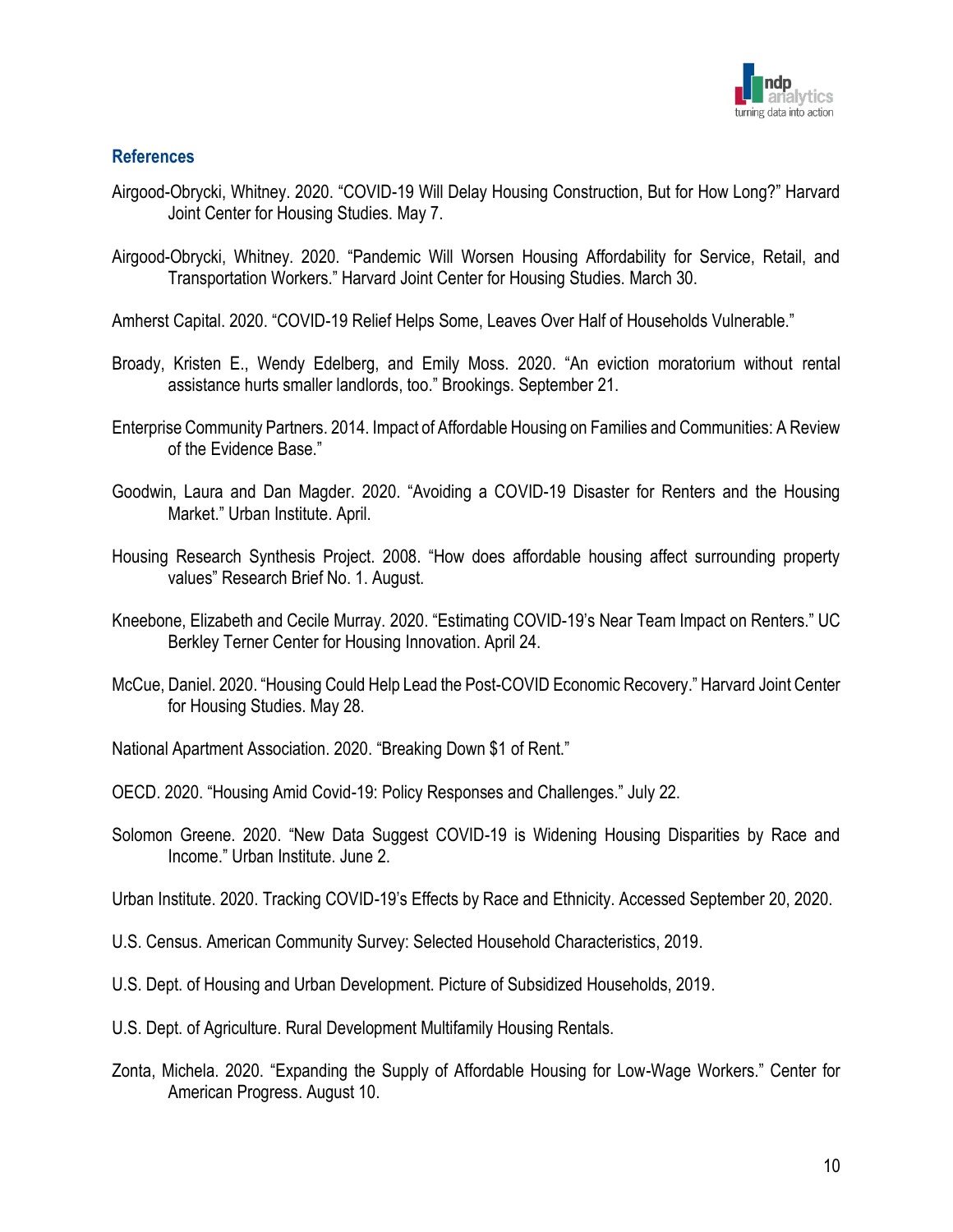

## **Appendix: Survey Methodology and Demographics**

ndp | analytics and the National Leased Housing Association (NLHA) jointly conducted an online survey lowand moderate-income housing providers in August 2020 to quantify the economic and business impact of COVID-19. The survey received 164 responses. Survey respondents had a total of 908,017 occupied rental units including 612,996 subsidized units and 295,021 units with no subsidy. (Table A.1)

## Table A.1. **Total Housing Units by Type**

|                                                     | Total Units | Share of<br><b>Total Units</b> |
|-----------------------------------------------------|-------------|--------------------------------|
| <b>Subsidized Housing Units</b>                     | 612,996     | 67.5%                          |
| Public Housing/Section 8 Project Based Housing      | 356,483     | 39.3%                          |
| Section 8 Vouchers (Project-Based and Tenant-Based) | 216,839     | 23.9%                          |
| <b>USDA Rural Rental Assistance</b>                 | 39,674      | 4.4%                           |
| Nonsubsidized Housing Units                         | 295,021     | 32.5%                          |
| Tax Credit (No Rental Subsidy)                      | 197,677     | 21.8%                          |
| <b>Conventional Market Rate</b>                     | 97,344      | 10.7%                          |
| All Units                                           | 908,017     | 100.0%                         |

A summary of respondents' housing portfolios, including type, geography, size, and residents is below.

## Type of Housing

Nearly 63% survey respondents had mixed housing portfolios with both subsidized and nonsubsidized housing units. 88% of respondents had portfolios with at least some subsidized housing units (62.7% mixed portfolios and 25.3% with only subsidized units). (Table A.2)

#### Table A.2.

#### **Respondents' Housing Portfolios by Type**

|                                                 | Share of<br><b>Respondents</b> |
|-------------------------------------------------|--------------------------------|
| <b>Only Subsidized Housing Units</b>            | 25.3%                          |
| Only Nonsubsidized Housing Units                | 12.0%                          |
| Mixed Subsidized and Unsubsidized Housing Units | 62.7%                          |
| <b>Majority Subsidized</b>                      | 36.1%                          |
| <b>Majority Nonsubsidized</b>                   | 26.6%                          |
| Total                                           | 100.0%                         |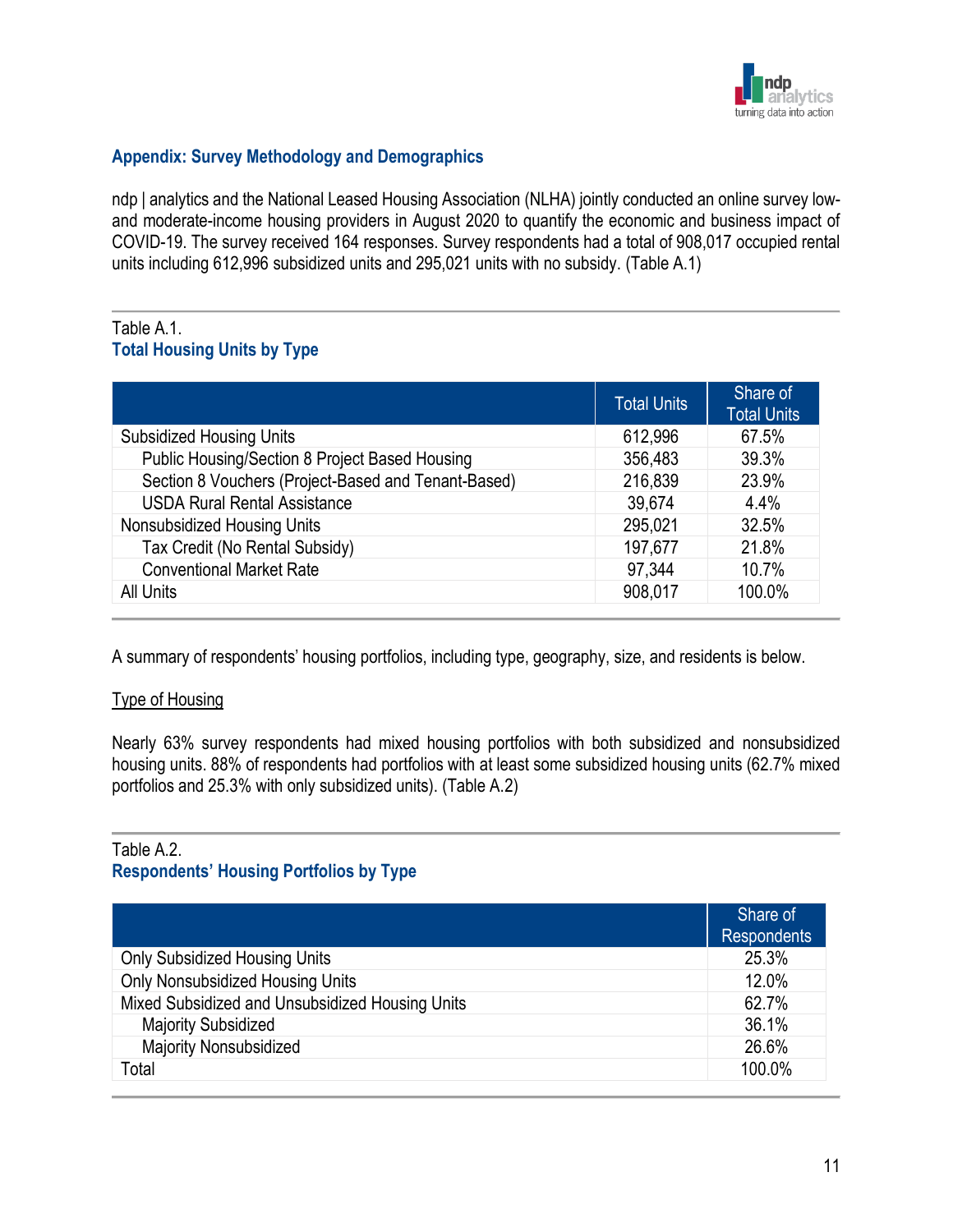

## **Geography**

70.1% of respondents' housing units were concentrated in one region of the United States and the remaining 29.9% had portfolios with units more than one region ("cross-region").<sup>21</sup> (Table A.3)

#### Table A.3.

## **Respondents' Housing Portfolios by Location of Housing Units**

|                                                                            | Share of<br><b>Respondents</b> |
|----------------------------------------------------------------------------|--------------------------------|
| One Region                                                                 | 70.1%                          |
| Northeast (CT, MA, ME, NH, NJ, NY, PA, RI, VT)                             | 15.2%                          |
| Midwest (IN, IL, IA, KS, MI, MN, MO, NE, ND, OH, SD, WI)                   | 11.6%                          |
| South (AL, AR, DE, DC, FL, GA, MD, KY, LA, MS, NC, OK, TN, TX, SC, VA, WV) | 31.7%                          |
| West (AK, AZ, CA, CO, HI, ID, NM, MT, OR, UT, NV, WA, WY)                  | 11.6%                          |
| Cross-Region                                                               | 29.9%                          |
| Total                                                                      | 100.0%                         |

#### Number of Units

45.6% of respondents had portfolios with fewer than 1,000 units, 28.5% of respondents had 1,00-5,000 units, and 25,9% had over 5,000 units. (Table A.4)

## Table A.4. **Respondents' Housing Portfolios by Size**

|                       | Share of<br><b>Respondents</b> |
|-----------------------|--------------------------------|
| 1,000 units or less   | 45.6%                          |
| $1,000 - 5,000$ units | 28.5%                          |
| Over 5,000 units      | 25.9%                          |
| Total                 | 100.0%                         |

#### Primary Residents

56.6% of respondents' housing units primarily serve both elderly/disabled individuals and families and nearly all serve at least one of these demographics; only 6.9% have portfolios where the primary residents are not elderly/disabled and or families. (Table A.5)

<sup>21</sup> Regions based on U.S. Census definitions[. https://www2.census.gov/geo/pdfs/maps-data/maps/reference/us\\_regdiv.pdf](https://www2.census.gov/geo/pdfs/maps-data/maps/reference/us_regdiv.pdf)